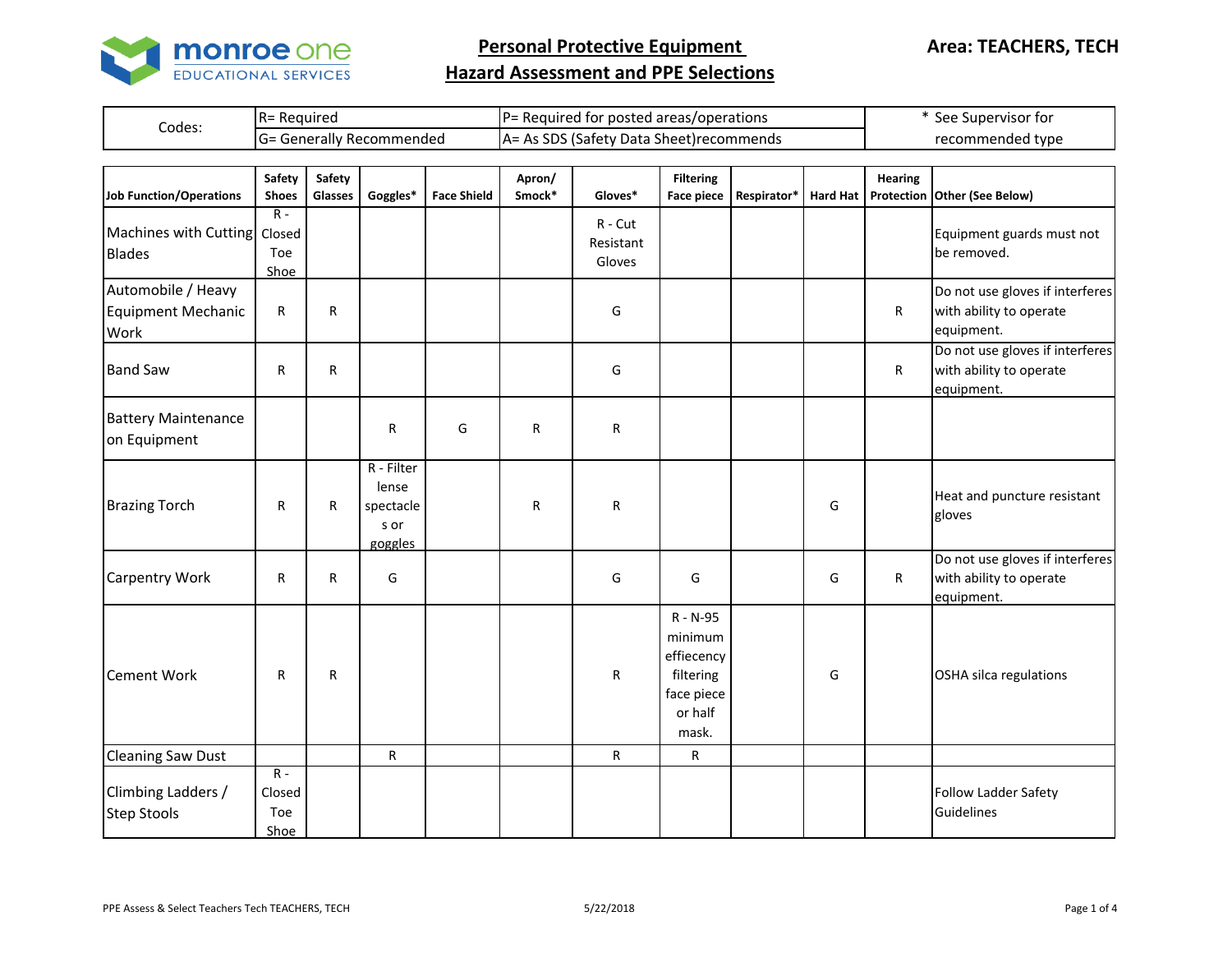

|        | : Reauirea<br>$R =$   | $P =$<br>: Required for posted areas/operations-     | See Supervisor for |  |  |
|--------|-----------------------|------------------------------------------------------|--------------------|--|--|
| Codes: | Generally Recommended | SDS (Safety<br>, Data Sheet)recommends<br>IA=<br>AS. | recommended type   |  |  |

| <b>Job Function/Operations</b>                | <b>Safety</b><br><b>Shoes</b>             | Safety<br>Glasses | Goggles*                                | <b>Face Shield</b> | Apron/<br>Smock* | Gloves*                          | <b>Filtering</b><br><b>Face piece</b> | Respirator*                                 | <b>Hard Hat</b> | <b>Hearing</b> | Protection Other (See Below)                                             |
|-----------------------------------------------|-------------------------------------------|-------------------|-----------------------------------------|--------------------|------------------|----------------------------------|---------------------------------------|---------------------------------------------|-----------------|----------------|--------------------------------------------------------------------------|
| Construction<br><b>Activities</b>             | ${\sf R}$                                 | R                 |                                         |                    |                  | G                                |                                       |                                             | R               | $\mathsf{R}$   | Do not use gloves if interferes<br>with ability to operate<br>equipment. |
| <b>Hand Tools</b>                             | R                                         | R                 |                                         |                    |                  | G                                |                                       |                                             |                 |                | Do not use gloves if interferes<br>with ability to operate<br>equipment. |
| Knife Use                                     | $R -$<br>Closed<br>Toe<br>Shoe            |                   |                                         |                    |                  | $R - Cut$<br>Resistant<br>Gloves |                                       |                                             |                 |                |                                                                          |
| Lifting/Carrying                              | $\overline{R}$ -<br>Closed<br>Toe<br>Shoe |                   |                                         |                    |                  | G                                |                                       |                                             |                 |                |                                                                          |
| Machines with Cutting Closed<br><b>Blades</b> | $R -$<br>Toe<br>Shoe                      |                   |                                         |                    |                  | $R - Cut$<br>Resistant<br>Gloves |                                       |                                             |                 |                | Equipment guards must not<br>be removed.                                 |
| Metal Grinding or<br>Chipping                 | R                                         | R                 |                                         | R                  | G                | R                                |                                       |                                             |                 | ${\sf R}$      | Heat and puncture resistant<br>gloves                                    |
| Moving Equipment                              | $\mathsf{R}$                              |                   |                                         |                    |                  | $\mathsf{R}$                     |                                       |                                             |                 |                |                                                                          |
| Oxy Fuel Welding or<br>Cutting                | ${\sf R}$                                 | R                 | $R -$<br>Welding<br>Helmet /<br>Goggles |                    | R                | $\mathsf{R}$                     |                                       |                                             | G               |                | Heat and puncture resistant<br>gloves                                    |
| Painting                                      |                                           |                   |                                         |                    |                  | R                                |                                       | A - See SDS<br>for<br>required<br>cartridge |                 |                | <b>Follow Ladder Safety</b><br>Guidelines                                |
| Pipe Thread Machine                           | R                                         | R                 |                                         |                    |                  | R                                |                                       |                                             |                 |                |                                                                          |
| <b>Pneumatic Tools</b>                        | R                                         | R                 | G                                       | G                  |                  | R                                |                                       |                                             |                 | R              |                                                                          |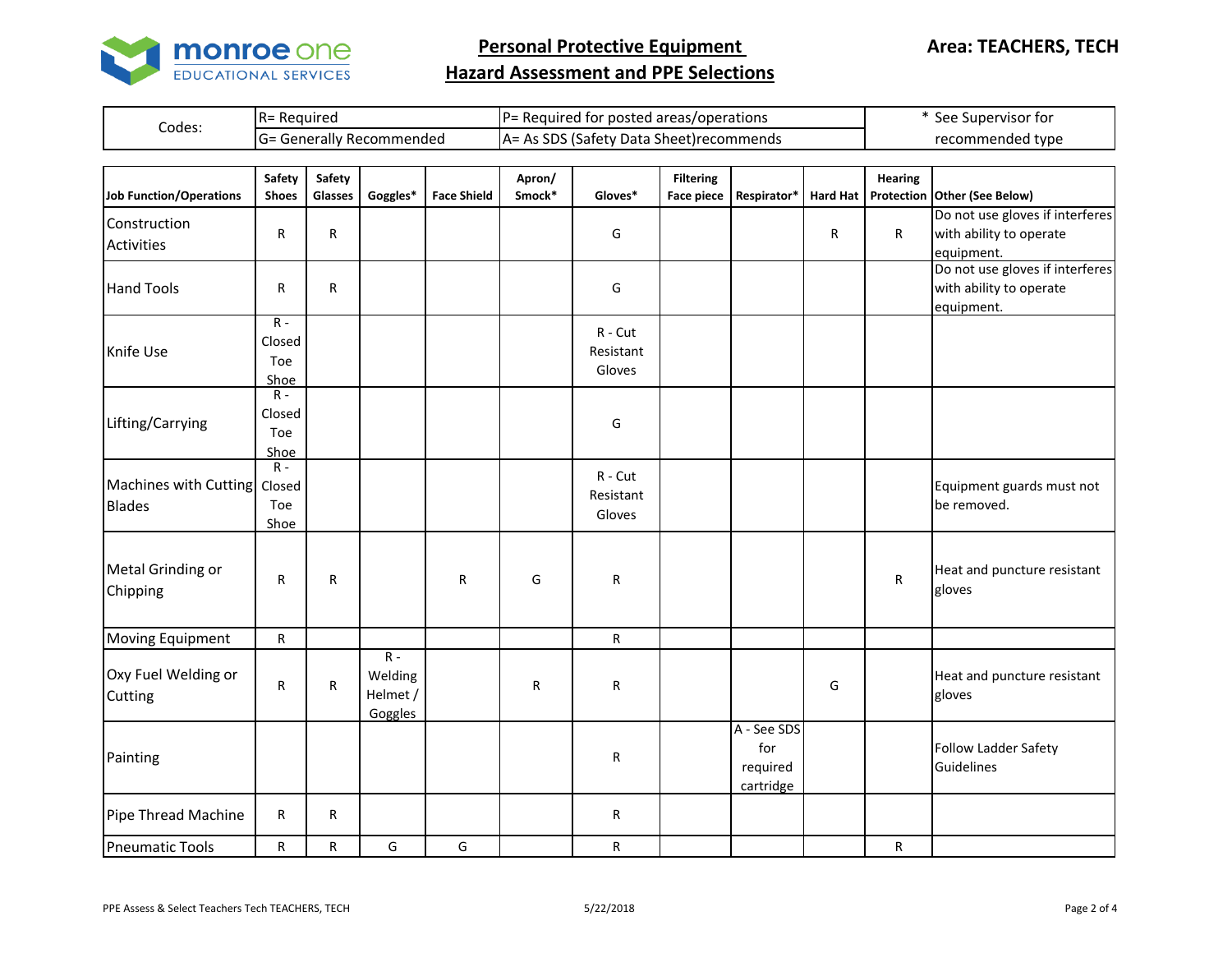

|        | : Reauirea<br>$R =$   | $P =$<br>: Required for posted areas/operations-     | See Supervisor for |  |  |
|--------|-----------------------|------------------------------------------------------|--------------------|--|--|
| Codes: | Generally Recommended | SDS (Safety<br>, Data Sheet)recommends<br>IA=<br>AS. | recommended type   |  |  |

| <b>Job Function/Operations</b>                                                               | Safety<br><b>Shoes</b>                    | Safety<br>Glasses | Goggles*                                            | <b>Face Shield</b> | Apron/<br>Smock*                         | Gloves*                               | <b>Filtering</b><br><b>Face piece</b> | Respirator* | <b>Hard Hat</b> | <b>Hearing</b> | Protection Other (See Below)                                             |
|----------------------------------------------------------------------------------------------|-------------------------------------------|-------------------|-----------------------------------------------------|--------------------|------------------------------------------|---------------------------------------|---------------------------------------|-------------|-----------------|----------------|--------------------------------------------------------------------------|
| <b>Power Hand Tools</b>                                                                      | R                                         | ${\sf R}$         |                                                     |                    |                                          | G                                     | R                                     |             |                 | R              | Do not use gloves if interferes<br>with ability to operate<br>equipment. |
| Powered shafts/belts                                                                         | R                                         | R                 |                                                     |                    |                                          | G                                     |                                       |             |                 |                | Follow Lockout Tagout<br>Procedures                                      |
| <b>Soldering Torch</b>                                                                       | R                                         | R                 | R - Filter<br>lense<br>spectacle<br>s or<br>goggles |                    | R                                        | R                                     |                                       |             | G               |                | Heat and puncture resistant<br>gloves                                    |
| Working with Cold<br>Temperatures<br>(Freezers, Dry Ice)                                     | $\overline{R}$ -<br>Closed<br>Toe<br>Shoe | ${\sf R}$         |                                                     |                    | G - Warm<br><b>Clothing As</b><br>Needed | R - Cold<br>Resistant                 |                                       |             |                 |                |                                                                          |
| Working with<br><b>Corrosive Chemicals</b>                                                   | $\overline{R}$ -<br>Closed<br>Toe<br>Shoe |                   | R                                                   | ${\sf R}$          | $\mathsf R$                              | A - See SDS<br>for required<br>gloves |                                       |             |                 |                |                                                                          |
| Working with<br>Hazardous Powder<br>Chemicals                                                | $R -$<br>Closed<br>Toe<br>Shoe            |                   | R                                                   |                    | R                                        | A - See SDS<br>for required<br>gloves |                                       |             |                 |                |                                                                          |
| Working with Hot<br>Temperatures                                                             | $R -$<br>Closed<br>Toe<br>Shoe            | ${\sf R}$         | $R - If$<br>splash<br>hazard<br>exists              |                    | R                                        | R - Heat<br>Resistant                 |                                       |             |                 |                | Hot pads as needed                                                       |
| Working with Low<br><b>Hazard Chemicals -</b><br>High Probability of<br><b>Splash Exists</b> | $R -$<br>Closed<br>Toe<br>Shoe            |                   | R                                                   | $\mathsf{R}$       | ${\sf R}$                                | A - See SDS<br>for required<br>gloves |                                       |             |                 |                |                                                                          |
| Working with Low<br>Hazard Chemicals -<br>Low Probability of<br><b>Splash Exists</b>         | $R -$<br>Closed<br>Toe<br>Shoe            |                   | R                                                   | G                  | G                                        | A - See SDS<br>for required<br>gloves |                                       |             |                 |                |                                                                          |